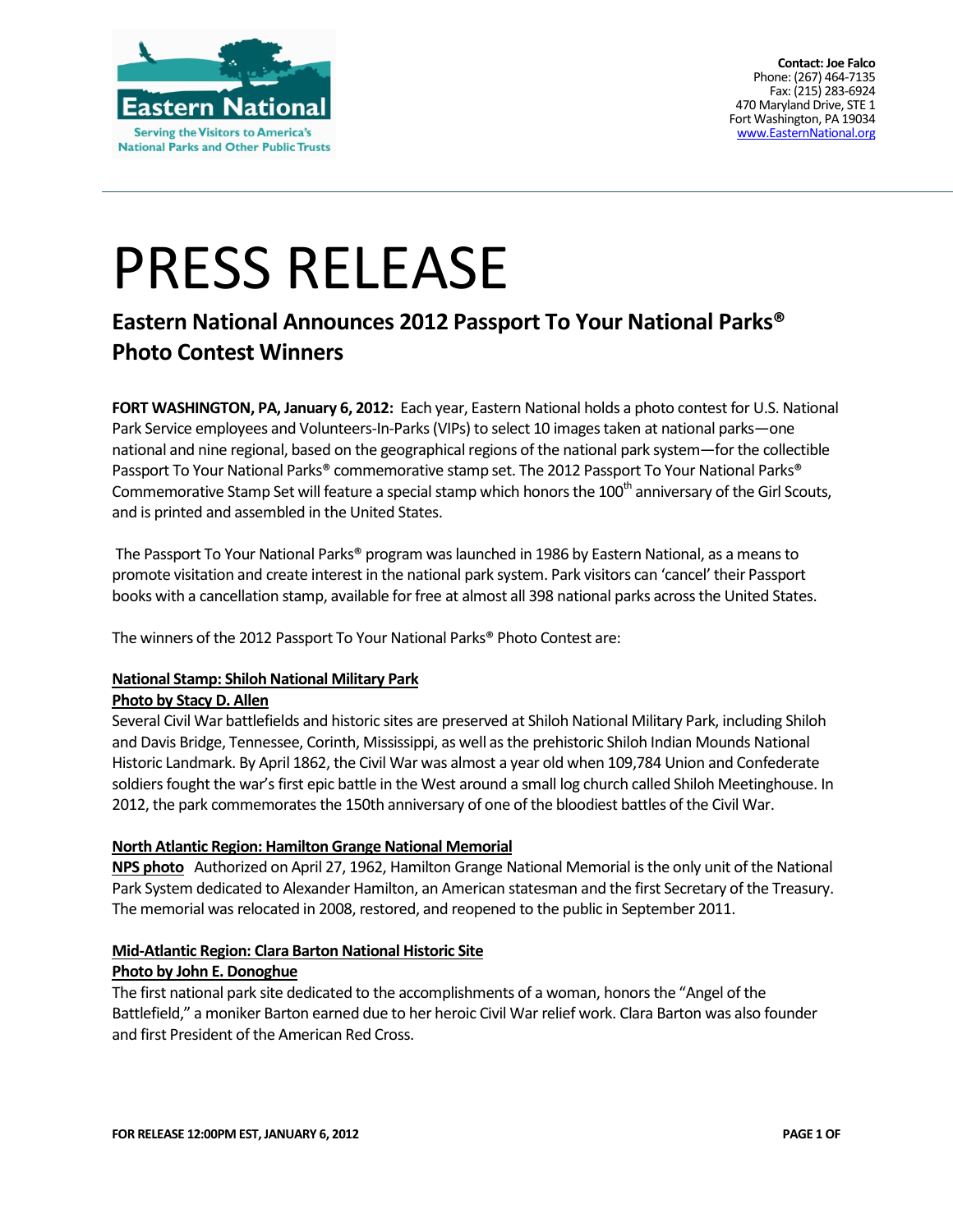

#### **National Capital Region: John Ericcson Memorial**

#### **Photo by John E. Donoghue**

Sculpted by James E. Fraser, and dedicated in 1926, the memorial in Washington, DC, honors the creative mind behind the revolutionary USS *Monitor*. March 9, 2012 marks the 150th anniversary of the Battle of the Ironclads that made the *Monitor* immortal.

#### **Southeast Region: Natchez National Historical Park**

#### **Photo by Gavin Gardner**

Natchez National Historical Park interprets the history of Natchez, Mississippi, especially the antebellum cotton culture. The kitchen and dairy buildings behind the main house of the 80-acre Melrose estate were a focal point of slave activity. Other park sites include the William Johnson House and Fort Rosalie.

#### **Midwest Region: Pipestone National Monument**

#### **NPS photo**

Celebrating its 75th anniversary in 2012, Pipestone National Monument has been an important cultural and spiritual site to many Native Americans. It is also home to the historic pipestone quarries, beautiful tallgrass prairies, and the majestic Winnewissa Falls.

### **Southwest Region: El Malpais National Monument**

#### **Photo by Jimmie McKenzie**

El Malpais National Monument was established on December 31, 1987. The Garrett Homestead, built between 1935 and 1937, is an example of one of the last homesteading episodes in the U.S., as victims of the Dust Bowl and Great Depression settled in this region. The area is also rich in Pueblo and Navajo Native American history.

#### **Rocky Mountain Region: Black Canyon of the Gunnison National Park**

#### **Photo by Paul L. Zaenger**

The Black Canyon of the Gunnison's unique and spectacular landscape was formed slowly by the action of water and rock scouring down through hard Proterozoic crystalline rock. No other canyon in North America combines the narrow opening, sheer walls, and startling depths offered by the Black Canyon of the Gunnison.

#### **Western Region: Fort Bowie National Historic Site**

#### **Photo by Karen Gonzales**

Once homeland to the Chiricahua Apaches, the haunting ruins memorialize a bitter struggle over land and water during America's westward expansion era. Fort Bowie National Historic Site protects the ruins of a strategic military outpost built in 1862.